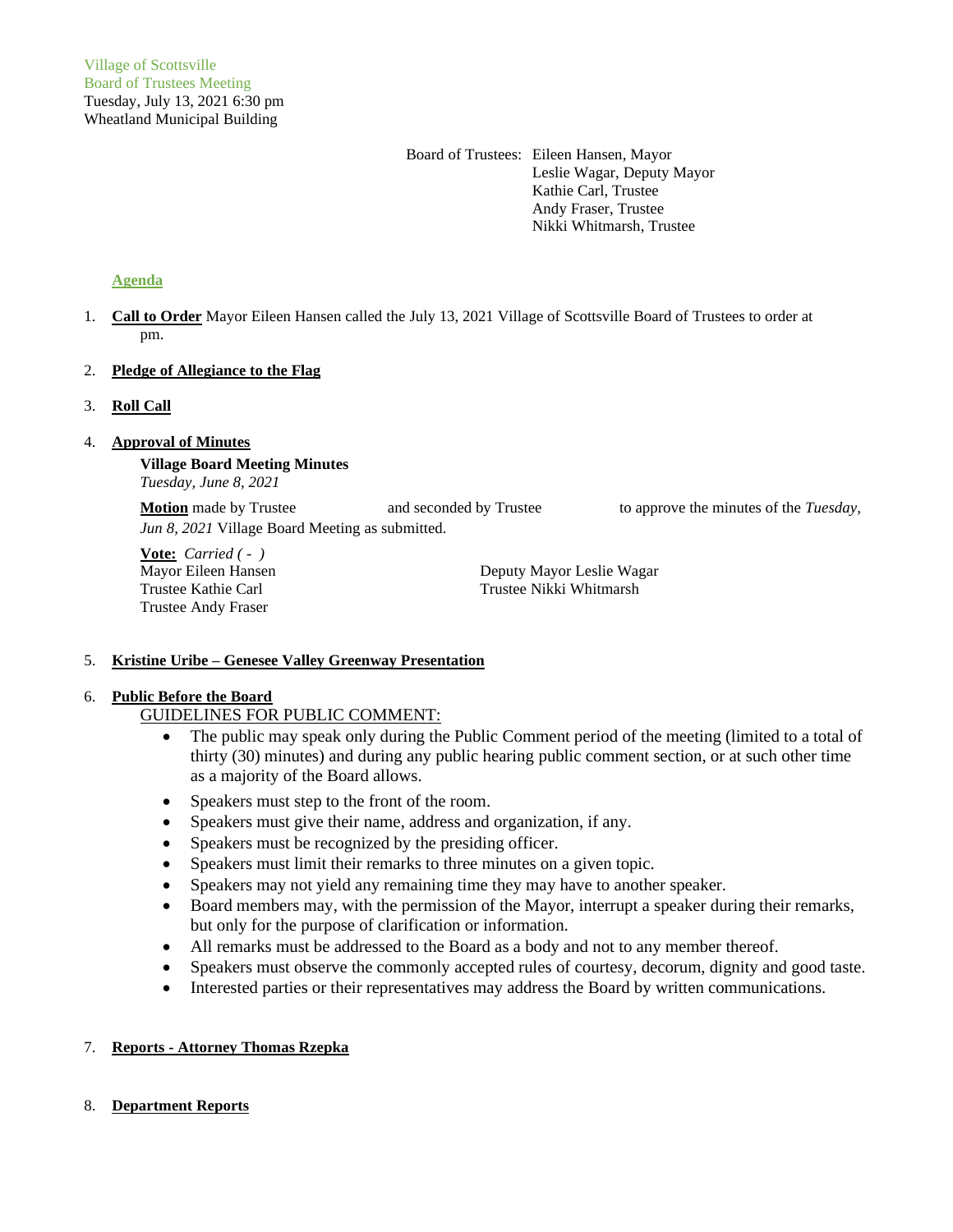# a) **Building Inspector/Code Enforcement Officer**

**Permits Issued**

**Permits Finalized**

**Code Enforcement**

**Developments/Projects**

**New Items**

**Ongoing Items/Concerns**

**Upcoming**

#### b) **DPW – Ken Bohn & Todd Schwasman**

#### **Updates**

# c) **Treasurer – Katie Garner**

*Pay Bills:*

**Motion** made by Trustee and seconded by Trustee to approve payables on the AP Check Register Report through July 13, 2021 and prepaid bills with General Payables totaling *\$* .

**Vote:** *Carried ( - )* Trustee Andy Fraser

Mayor Eileen Hansen Deputy Mayor Leslie Wagar Trustee Kathie Carl Trustee Nikki Whitmarsh

*Treasurers Report:*

Budget Transfers:

**Motion** made by Trustee **and seconded by Trustee** to approve the budget transfers as listed above from the July 2021 Treasurers Report.

**Vote:** *Carried ( - )* Mayor Eileen Hansen Deputy Mayor Leslie Wagar Trustee Andy Fraser

Trustee Kathie Carl Trustee Nikki Whitmarsh

# d) **Clerk – Anne Hartman**

*Tax payments*

*Johnson Park Rental*

# 9. **Trustee Reports:**

Deputy Mayor Leslie Wagar – Communications

Trustee Andy Fraser – Grants

Trustee Nikki Whitmarsh – Planning Board/Zoning Board of Appeals